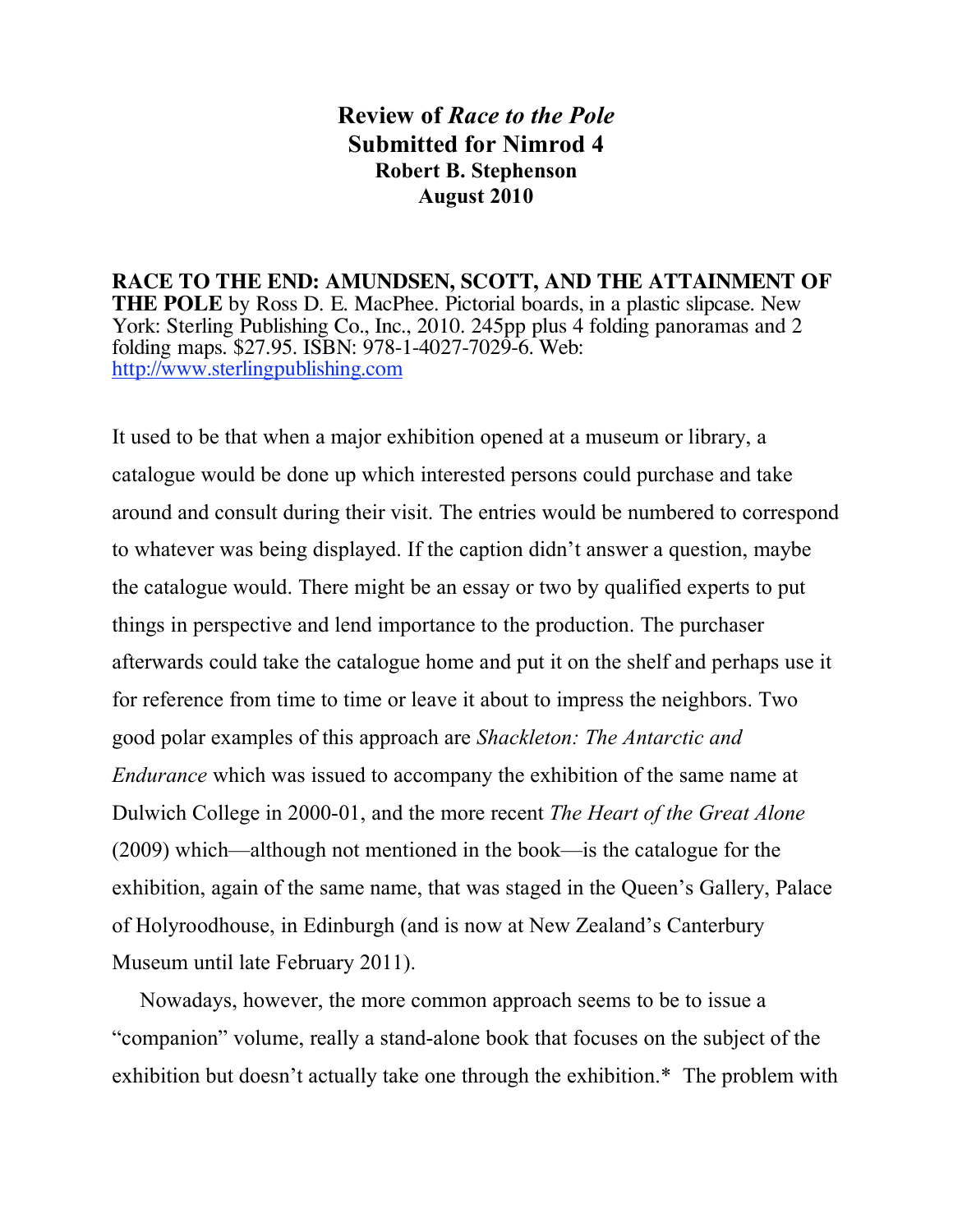this is that from the book you don't know for certain what was displayed and what wasn't. Caroline Alexander's hugely popular *The Endurance* (1998) is a perfect and well-done example of this genre…and in the same league is Ross D. E. McPhee's *Race to the End: Amundsen, Scott, and the Attainment of the Pole* (2010). Just as Alexander's book was linked to the *Endurance* exhibition that had its premiere at New York's American Museum of Natural History, MacPhee's is linked to the exhibition currently—until early January 2011—at the same great institution. (Indeed, MacPhee, an evolutionary biologist at the Museum, co-curated the *Endurance* exhibition, which naturally leads to the question will MacPhee do for Scott and Amundsen what Alexander did for Shackleton?) Well, we are now in the midst of the centenary of the conquest of the South Pole and there will be increasing attention to the whole matter over the next year or two, so it might just.

So now to the book. My initial reaction when I first picked it up and skimmed through the heavily illustrated contents was: "This is very, very good." And that remains my view. It's good in all the ways that count: clean and modern design, reasonable price, very readable writing, meaty and helpful captions, scads of illustrations (some familiar but many new to me at least) and no obvious errors that jumped out to me (other than the misspelling of Lyttelton which nearly every polar author misspells at some time). Above all else it strikes me as presenting a very 'fair and balanced' account of the race to the South Pole. No sides are taken, and one is free to reach one's own conclusions. And there are observations made which, though perhaps touched upon by others before, somehow got my attention this time around. One example:—

"But how much do most people really know, or really want to know, about these men of the heroic age? If you think Shackleton was your kind of hero, does it matter that he was an acknowledged womanizer whose business dealings were sometimes shady? Or, in Amundsen's case, that he was an adulterer who made a practice of evading his creditors? If Bowers was a saint in your eyes, are you concerned that, by modern standards, he was a thoroughgoing racist and religious bigot? If Petty Officer Evans was a working-class hero, does this excuse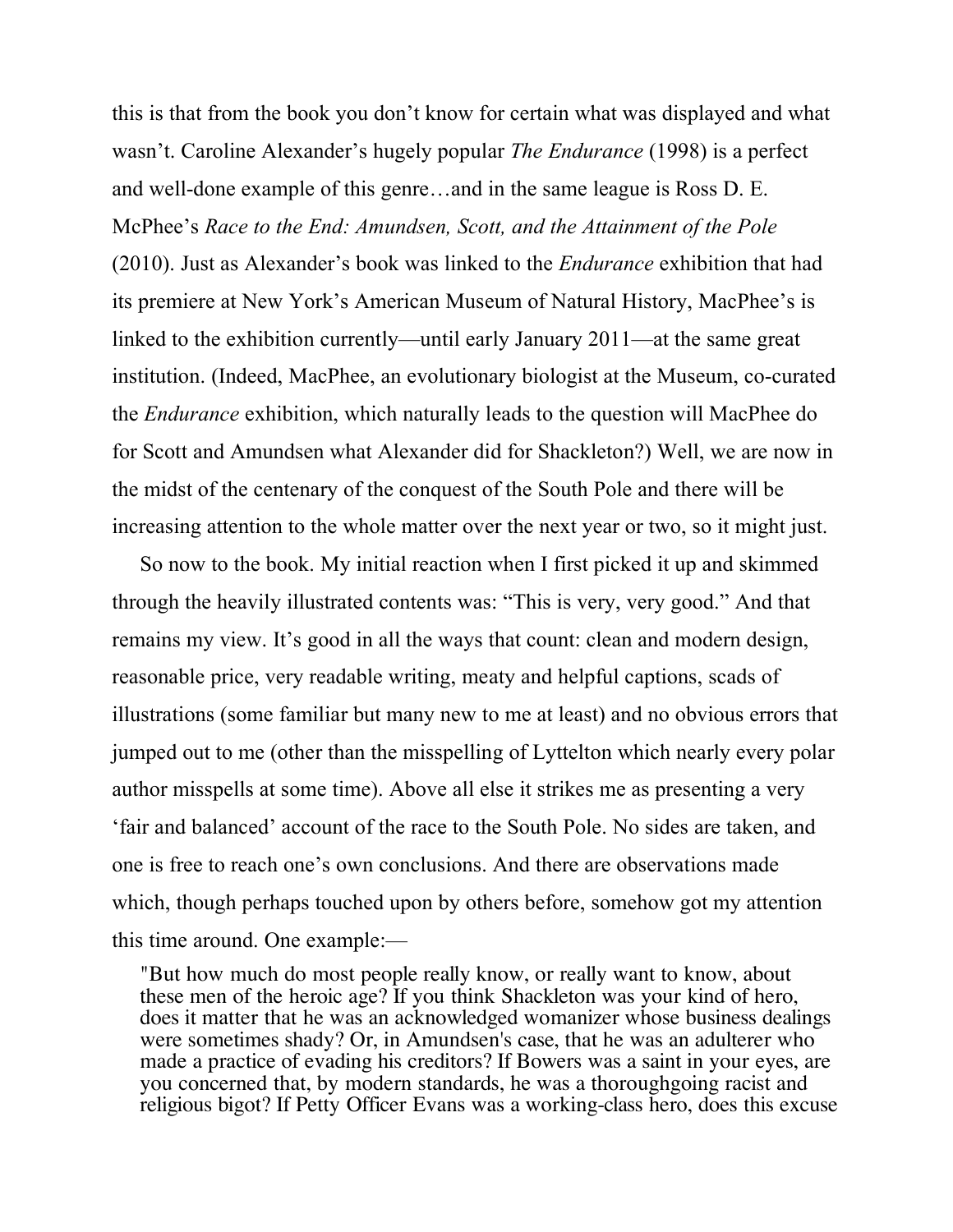the fact that he was also a loutish binge drinker? Most egregious of all: what, if it is true, as biographer Michael Smith contends, that in 1900 Oates fathered a child on an eleven-year-old girl? My point is that these were real people, with real lives and personal histories, in which things happened sometimes that were far from commendable or praiseworthy. If one seeks to understand them they first have to be accepted for what they were, free of notions concerning what is or is not a proper heroic personality. Those who are attracted to the strenuous life are, after all, rarely slaves to convention."

## And another one:

"Yet for all of his obvious, documented failings there is a full measure of countervailing evidence concerning Scott's strength of character, his sense of justice, his willingness to do anything and everything he asked his men to do. It is just not conceivable that this man, who conducted not one but two expeditions to Antarctica, who had veterans and novices alike clamoring for positions on his team, was the blubbering, unstable incompetent that some authors have made him out to be. Scott may never receive the level of approbation that Shackleton has recently enjoyed, in part because Shackleton's apotheosis came for him comfortably late, long after the chief participants in his expeditions had died. Scott comes with much more baggage, and with a list of virtues that were considered exemplary in upper-class, prewar Britain, but which have little resonance today. Nevertheless, one expects that the wheel will turn again, when new attitudes take hold or old ones are reinterpreted."

Chapter 1 starts off in Port Chalmers at the end of November 1910 as the *Terra Nova* departs for Antarctica. Later in the chapter there's a quick review of the history of Antarctic exploration but otherwise the attention is squarely on Scott as it is in Chapter 2. Amundsen appears in Chapter 3, then Chapter 4 shifts back to Scott, and so it goes through most of the book. More text and more images relate to Scott than to Amundsen but this is not surprising given what the curator had to choose from. Chapter 15 is welcomed because it focuses on Amundsen from the time of his return from Antarctica to his death in 1928. And Chapters 14 and 16 discuss what happened following the Polar Party's demise, Scott's legacy and how it's changed over the years.

The capsule bios at the back of the book of all the participants with birth and death dates and nicknames are well-drafted and concise. There's an index (which so